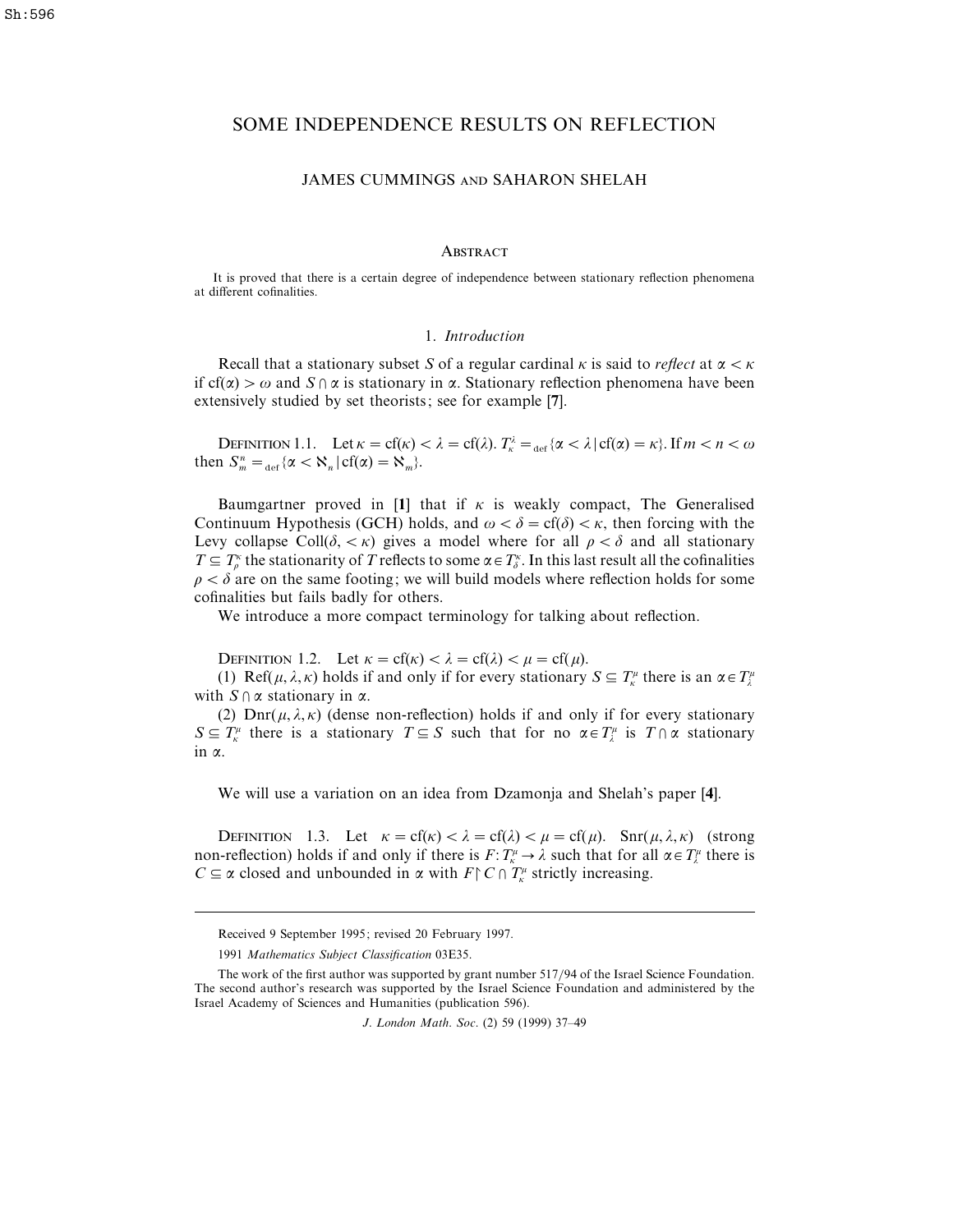## 38 JAMES CUMMINGS AND SAHARON SHELAH

As the name suggests,  $\text{Snr}(\mu, \lambda, \kappa)$  is a strong failure of reflection. It is easy to see that if Jensen's global  $\Box$  principle holds then  $\text{Snr}(\mu, \lambda, \kappa)$  holds for all  $\kappa < \lambda < \mu$ ; in some sense the strong non-reflection principle captures exactly that part of  $\square$  which is useful for building non-reflecting stationary sets.

LEMMA 1.4. 
$$
\text{Snr}(\mu, \lambda, \kappa) \Rightarrow \text{Dnr}(\mu, \lambda, \kappa)
$$
.

*Proof.* Let  $S \subseteq T_K^{\mu}$  be stationary, and let  $F: T_K^{\mu} \longrightarrow \lambda$  witness the strong nonreflection. Let  $T \subseteq S$  be stationary such that  $F \upharpoonright T$  is constant. Let  $\alpha \in T_{\lambda}^{\mu}$  and let *C* be a club in  $\alpha$  on which *F* is strictly increasing, then *C* meets *T* at most once and hence *T* is non-stationary in  $\alpha$ .

We will prove the following results in the course of this paper.

(1) *Theorem* 3.5: If the existence of a weakly compact cardinal is consistent, then  $Ref(\aleph_3, \aleph_2, \aleph_0) + Snr(\aleph_3, \aleph_2, \aleph_1)$  is consistent.

 (2) *Theorem* 3.6: If the existence of a measurable cardinal is consistent, then  $Ref(\aleph_3, \aleph_2, \aleph_0) + Snr(\aleph_3, \aleph_2, \aleph_1) + Snr(\aleph_3, \aleph_1, \aleph_0)$  is consistent.

 (3) *Theorem* 3.7: If the existence of a supercompact cardinal with a measurable above is consistent, then  $\text{Ref}(\aleph_3, \aleph_2, \aleph_0) + \text{Snr}(\aleph_3, \aleph_2, \aleph_1) + \text{Ref}(\aleph_3, \aleph_1, \aleph_0)$  is consistent.

(4) *Theorem* 4.1: If  $\text{Snr}(\mu, \lambda, \kappa)$  and  $\kappa < \kappa^* < \lambda$  then  $\text{Snr}(\mu, \lambda, \kappa^*)$ .

(5) *Theorem* 4.2: Let  $\kappa < \lambda < \mu < \nu$ . Then Ref( $\nu, \mu, \lambda$ ) + Ref( $\nu, \lambda, \kappa$ )  $\Rightarrow$  Ref( $\nu, \mu, \kappa$ ) and Ref( $v, \mu, \kappa$ ) + Ref( $\mu, \lambda, \kappa$ )  $\Rightarrow$  Ref( $v, \lambda, \kappa$ ).

(6) *Theorem* 5.10: If the existence of a weakly compact cardinal is consistent, then Ref( $\aleph_3$ ,  $\aleph_2$ ,  $\aleph_1$ ) + Dnr( $\aleph_3$ ,  $\aleph_2$ ,  $\aleph_0$ ) is consistent.

Theorems 3.5, 3.6 and 3.7 were proved by the first author. Theorems 4.1 and 5.10 were proved by the second author, answering questions put to him by the first author. Theorem 4.2 was noticed by the first author (but has probably been observed many times).

#### 2. *Preliminaries*

We will use the idea of *strategic closure* of a partial ordering (introduced by Gray in [**5**]).

DEFINITION 2.1. Let  $\mathbb P$  be a partial ordering, and let  $\eta$  be an ordinal.

(1) The game  $G(\mathbb{P}, \eta)$  is played by two players I and II, who take turns to play elements  $p_{\alpha}$  of  $\mathbb{P}$  for  $0 < \alpha < \eta$ , with player I playing at odd stages and player II at even stages (NB limit ordinals are even). The rules of the game are that the sequence that is played must be decreasing (not necessarily strictly decreasing), the first player who cannot make a move loses, and player II wins if play proceeds for  $\eta$  stages.

(2)  $\mathbb P$  is *η-strategically closed* if and only if player II has a winning strategy in  $G(\mathbb{P}, \eta)$ .

(3)  $\mathbb P$  is  $\langle \eta$ -*strategically closed* if and only if for all  $\zeta \langle \eta \rangle$  is  $\zeta$ -strategically closed.

Strategic closure has some of the nice features of the standard notion of closure. For example a  $(\delta+1)$ -strategically closed partial ordering will add no  $\delta$ -sequences,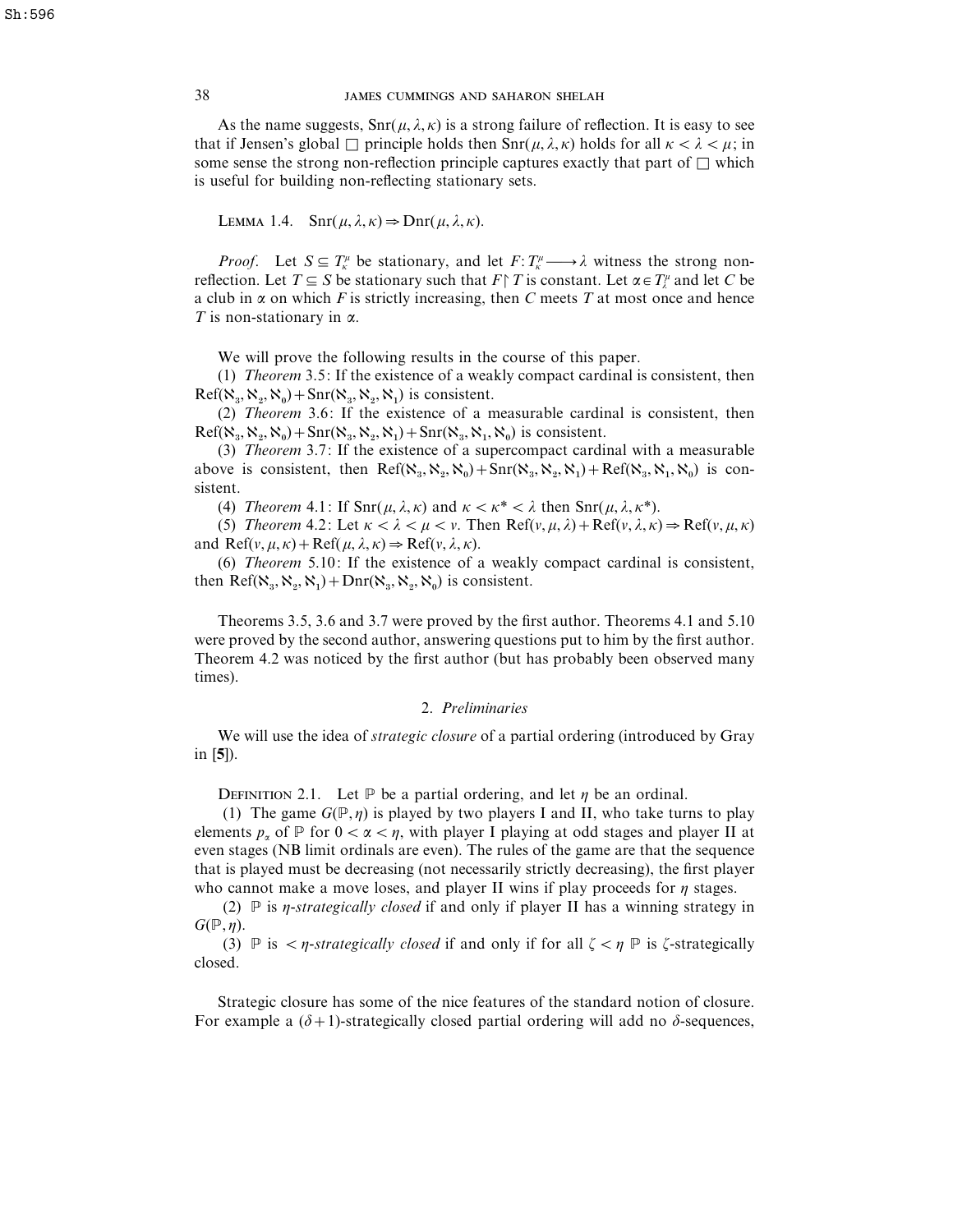and the property of being  $(\delta+1)$ -strategically closed is preserved by forcing with  $\leq \delta$ -support (see [3] for more information on this subject). We will need to know that under some circumstances we can preserve a stationary set by forcing with a poset that has a sufficient degree of strategic closure.

The following is well known.

**LEMMA** 2.2. *Let GCH hold, and let*  $\lambda = cf(\lambda)$  *and*  $\kappa = \lambda^+$ . *Let*  $\delta = cf(\delta) \leq \lambda$ , *and suppose that*  $\mathbb P$  *is* ( $\delta$  + 1)-*strategically closed and* S *is a stationary subset of*  $T_\delta^{\kappa}$ . Then S *is still stationary in*  $V^{\mathbb{P}}$ .

*Proof.* Let  $p \Vdash C$  is club in  $\kappa'$ . Build  $\langle X_{\alpha} : \alpha < \kappa \rangle$  a continuous increasing chain of elementary substructures of some large  $H_{\theta}$  such that everything relevant is in  $X_0$ ,  $|X_{\alpha}| = \lambda$ ,  $\lambda X_{\alpha} \subseteq X_{\alpha+1}$ . We make the remark here that this would not be possible for λ singular, and indeed the theorem can fail in that case (see [**8**] for details).

Now find some limit  $\gamma$  such that  $X_{\gamma} \cap \kappa \in S$ , clearly cf( $\gamma$ ) =  $\delta$  and so  $\langle \delta X_{\gamma} \subseteq X_{\gamma}$ . Let  $\beta = \lim_{\alpha \in X_\gamma} X_\gamma \cap \kappa$  and fix  $\langle \beta_i : i \langle \delta \rangle$  cofinal in  $\beta$ . Since  $\mathbb{P}, \delta \in X_0 \subseteq X_\gamma$  we can find in  $X_\gamma$  a winning strategy  $\sigma$  for the game  $G(\mathbb{P}, \delta+1)$ .

Now we build a sequence  $\langle p_{\alpha} : \alpha \leq \delta \rangle$  such that the following hold:

(1) For each even  $\beta$ ,  $p_\beta = \sigma(\vec{p} \restriction \beta)$ .

- (2) For  $\beta < \delta$ ,  $p_\beta \in \mathbb{P} \cap X_\gamma$ .
- (3) For each  $i < \delta$ , there is  $\eta$  such that  $\beta_i < \eta < \beta$  and  $p_{2i+1} \Vdash \hat{\eta} \in \dot{C}$ .

We can keep going because  $X_{\gamma} \prec H_{\theta}$ ,  $\leq \delta X_{\gamma} \subseteq X_{\gamma}$  and  $\sigma$  is a winning strategy. At the end of the construction  $p_{\delta}$  is a refinement of  $p_0$  which forces that  $\beta$  is a limit point of  $\dot{C}$ , and we are done.

## 3. *Some consistency results*

In this section we prove (starting from a weakly compact cardinal) the consistency of  $ZFC + \text{Ref}(\aleph_3, \aleph_2, \aleph_0) + \text{Snr}(\aleph_3, \aleph_2, \aleph_1)$ . We also show that together with this we can have either Ref( $\aleph_3$ ,  $\aleph_1$ ,  $\aleph_0$ ) or Snr( $\aleph_3$ ,  $\aleph_1$ ,  $\aleph_0$ ).

We begin by defining a forcing  $\mathbb{P}_{\text{Snr}}$  to enforce  $\text{Snr}(\aleph_3, \aleph_2, \aleph_1)$ .

DEFINITION 3.1. *p* is a condition in  $\mathbb{P}_{\text{Snr}}$  if and only if *p* is a function from a berinthon 5.1. *p* is a condition in  $\mathbb{P}_{\text{snr}}$  in and only if *p* is a function from a bounded subset of  $S_1^3$  to  $\aleph_2$ , and for every  $\gamma \in S_2^3$  with  $\gamma \leq \sup(\text{dom}(p))$  there is *C* club bounded subset of  $S_1$  to  $S_2$ , and for every  $\gamma \in S_2$  with  $\gamma \leq$  supplaont *p*) there in  $\gamma$  such that  $p \nmid C \nmid S_1^3$  is strictly increasing.  $\mathbb{P}_{\text{snr}}$  is ordered by extension.

It is easy to see that  $\mathbb{P}_{\text{snr}}$  is  $\omega_2$ -closed, and in fact that it is  $\omega_2$ -directed closed.

LEMMA 3.2.  $\mathbb{P}_{\text{snr}}$  *is*  $(\omega_2 + 1)$ -*strategically closed.* 

*Proof.* We describe a winning strategy for player II in  $G(\mathbb{P}_{\text{snr}}, \omega_2 + 1)$ . Suppose that  $p_\alpha$  is the condition played at move  $\alpha$ . Let  $\beta$  be an even ordinal; then at stage  $\beta$ , II will play as follows.

Define  $q_\beta = \frac{1}{\det{Q_{\alpha} \leq \beta}} p_\alpha$ ,  $\rho_\beta = \frac{1}{\det{G_{\beta}}}$  and then let II play as follows:  $p_\beta = q_\beta$ unless  $\beta$  is a limit and cf( $\beta$ ) =  $\aleph_1$ , in which case  $p_\beta = q_\beta \cup \{(\rho_\beta, \beta)\}.$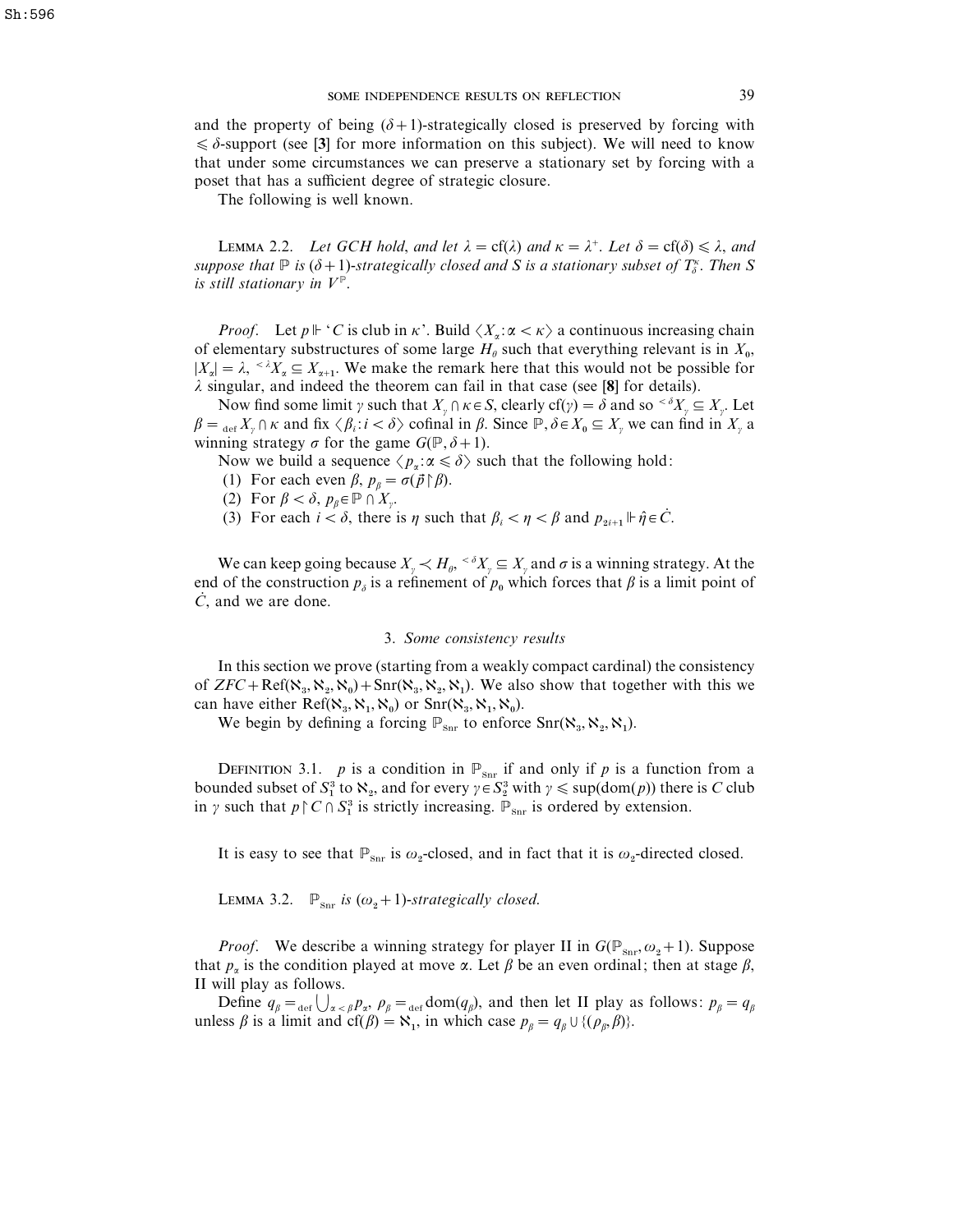The strategy succeeds because when play reaches stage  $\omega_2$ ,  $\{\rho_\beta | \beta < \omega_2\}$  is a club witnessing that  $p_{\omega_{\alpha}}$  is a condition.

This shows that  $\mathbb{P}_{\text{Snr}}$  preserves cardinals and cofinalities up to  $\aleph_3$ , from which it follows that  $V^{\mathbb{P}_{\text{Snr}}}$   $\models$  Snr( $\aleph_3$ ,  $\aleph_2$ ,  $\aleph_1$ ). If GCH holds then  $|\mathbb{P}_{\text{Snr}}| = \aleph_3$ , so  $\mathbb{P}_{\text{Snr}}$  has the  $\aleph_4$  chain condition ( $\aleph_4$ -c.c.) and all cardinals are preserved. -c.c.) and all cardinals are preserved.

Now we define in  $V^{\mathbb{P}_{\text{Snr}}}$  a forcing Q. This will enable us to embed  $\mathbb{P}_{\text{Snr}}$  into the Levy collapse Coll $(\omega_2, \omega_3)$  in a particularly nice way.

DEFINITION 3.3. In  $V^{\mathbb{P}_{\text{Snr}}}$  let  $F: S_1^3 \to \aleph_2$  be the function added by  $\mathbb{P}_{\text{Snr}}$ . Then  $q \in \mathbb{Q}$  if and only if *q* is a closed bounded subset of  $\aleph_3$ , the order type of *q* is less  $q \in \mathbb{Q}$  in and only if q is a closed bounded subset<br>than  $\aleph_2$ , and  $F\mid \lim(q) \cap S_1^3$  is strictly increasing.

The aim of  $\mathbb Q$  is to add a club of order type  $\omega_2$  on which *F* is increasing. It is clear that  $\mathbb Q$  is countably closed and collapses  $\omega_3$ .

LEMMA 3.4. *If GCH holds*, *then*  $\mathbb{P}_{\text{snr}} * \dot{\mathbb{Q}}$  *is equivalent to* Coll( $\aleph_2, \aleph_3$ ).

*Proof.* Since  $\mathbb{P}_{\text{snr}} * \mathbb{Q}$  has cardinality  $\aleph_3$  and collapses  $\aleph_3$ , it will suffice to show that it has an  $\aleph_2$ -closed dense subset. To see this look at those conditions  $(p, c)$  where  $c \in V$ , and max(*c*) = sup(dom(*p*)). It is easy to see that this set is dense and  $\aleph_2$ -closed.

T 3.5. *Let* κ *be weakly compact*, *and let GCH hold*. *Define a two* $step$  *iteration*  $by$   $\mathbb{P}_{0} =_{def} Coll(\omega_{2}, < \kappa)$  *and*  $\mathbb{P}_{1} =_{def} (\mathbb{P}_{\text{snr}})_{V^{p_{0}}}$ . *Then*  $V^{p_{0}*p_{1}} \models$  $Ref(\aleph_3, \aleph_2, \aleph_0) + Snr(\aleph_3, \aleph_2, \aleph_1).$ 

*Proof.* We will first give the proof for the case when  $\kappa$  is measurable and then show how to modify it for the case when  $\kappa$  is just weakly compact. Assuming that  $\kappa$ is measurable, let *j*:  $V \longrightarrow M$  be an elementary embedding into a transitive inner model with critical point  $\kappa$ , where  $^kM \subseteq M$ . Notice that by elementarity and the closure of  $M$ ,  $j(\mathbb{P}_0) = \text{Coll}(\omega_2, \langle j(\kappa) \rangle_M) = \text{Coll}(\omega_2, \langle j(\kappa) \rangle_V).$ 

Let *G* be  $P_0$ -generic over *V* and let *H* be  $P_1$ -generic over *V*[*G*]. We already know that  $V[G * H] \models \text{Snr}(\aleph_3, \aleph_2, \aleph_1)$ , so let us assume that in  $V[G * H]$  we have *S* a that  $v_1G * \pi_1 \mapsto \sin(\kappa_3, \kappa_2, \kappa_1)$ , so let us assume that in  $v_1G * \pi_1$  we have *S* a stationary subset of  $S_0^3$ . To prove that *S* reflects we will build a generic embedding with domain *V*[*G* \* *H*] extending *j*. Notice that since  $\left| \mathbb{P}_{0} \ast \mathbb{P}_{1} \right| = \kappa$  we can prove (by looking at canonical names) that  $V[G * H] \models \text{M}[G * H] \subseteq M[G * H]$ , so in particular we have  $S \in M[G * H]$ .

We start by forcing with  $\mathbb{Q}$  over  $V[G * H]$  to get a generic object *I*. Now  $H * I$  is generic over *V*[*G*] for  $(\mathbb{P} * \mathbb{Q})_{V[G]}$  which is equivalent to Coll $(\omega_2, \kappa)$ , so we can regard  $G * H * I$  as being generic for  $\text{Coll}(\omega_2, \leq \kappa)$ . Now let *J* be  $\text{Coll}(\omega_2, [\kappa, j(\kappa))$ -generic over  $V[G * H * I]$ , then  $G * H * I * J$  is  $j(\mathbb{P}_0)$ -generic over  $V$  (so *a fortiori* over  $M$ ) and  $f^{\prime\prime}G \subseteq G * H * I * J$  so that we can lift to get  $j: V[G] \longrightarrow M[G * H * I * J].$ 

It remains to lift *j* onto  $V[G*H]$ , for which we need to force a generic *K* for  $j(\mathbb{P}_1)$ with the property that  $j^*H \subseteq K$ . We will get *K* by constructing a *master condition* in  $j(\mathbb{P}_{0})$  (that is, a condition refining all the conditions in  $j^{\prime\prime}H$ ) and forcing below that master condition. A natural candidate for a master condition is  $F = \text{det} \bigcup_{i} f^i H$ , where it is easily seen (since crit(*j*) =  $\kappa$  and *j* $\upharpoonright \mathbb{P}_1$  = id) that *F* is the generic function from  $\kappa$  to  $\aleph_2$  added by *H*. The models *V*[*G*] and *M*[*G* \* *H* \* *I* \* *J*] agree in their computations of  $T_{\aleph_1}^{\kappa}$  and  $T_{\aleph_2}^{\kappa}$ , so *F* is increasing on a club at all the relevant points below  $\kappa$ . Now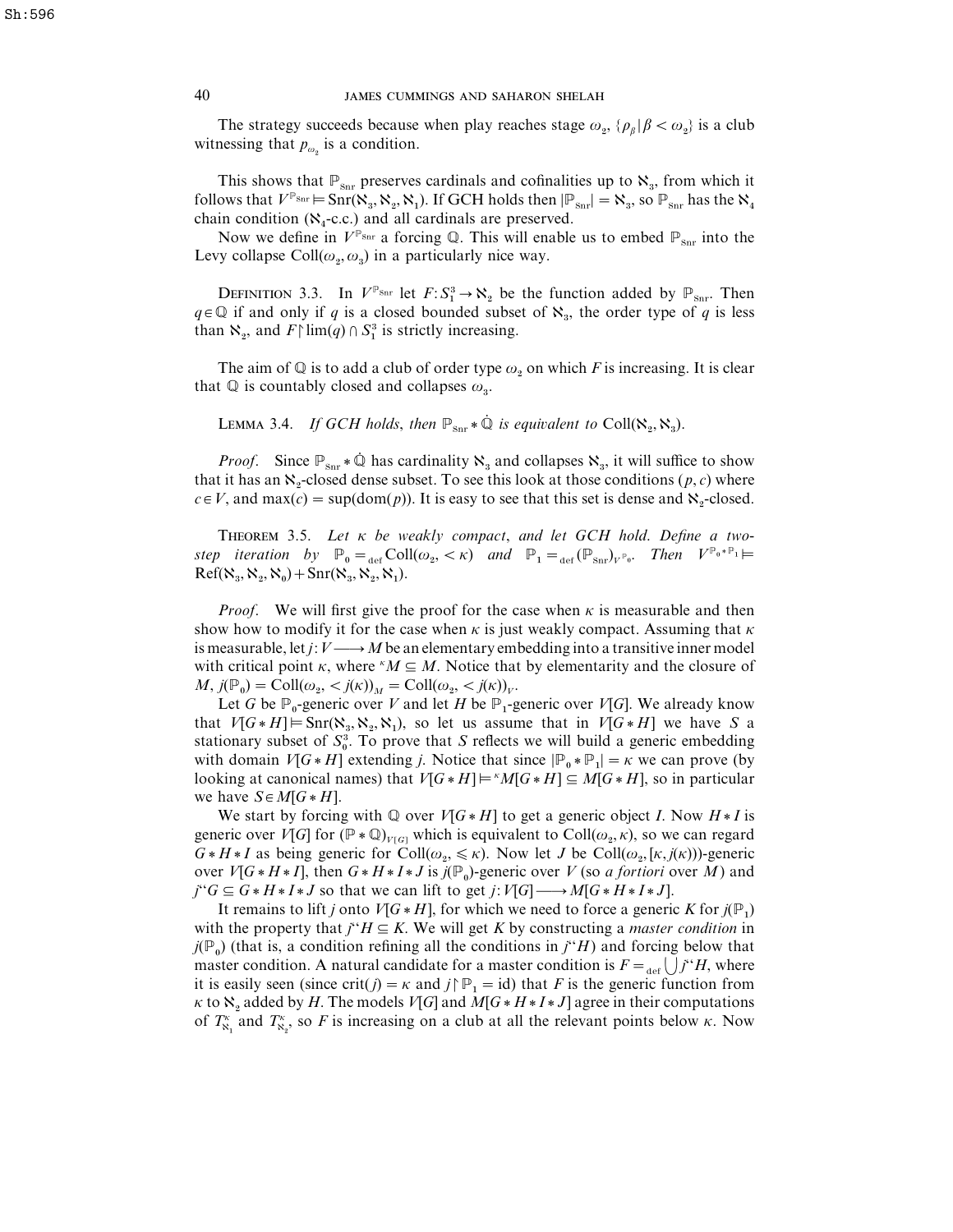$\kappa = (\aleph_3)_{V[G]}$  is an ordinal of cofinality  $\aleph_2$  in *M*[*G* \* *H* \* *I* \* *J*], but there is no problem here because *I* has introduced a club in  $\kappa$  on which *F* is increasing. Hence *F* is a condition in  $j(\mathbb{P}_1)$  and we can force to get  $K \supseteq j^*H$  as desired.

We claim that *S* is still stationary in  $M[G * H * I * J * K]$ . *I* is generic for countably closed forcing, *J* is generic for  $\aleph_2$ -closed forcing and *K* is generic for  $\aleph_2$ -closed forcing so that *S* (being a set of cofinality  $\omega$  ordinals) remains stationary. Now we argue as usual that since  $j(S) \cap \kappa = S$  and cf( $\kappa$ ) =  $\omega_2$  in  $M[G * H * I * J * K]$ , there must exist  $\alpha < \kappa$  in *V*[*G* \* *H*] such that cf( $\alpha$ ) =  $\omega_2$  and *S*  $\cap$   $\alpha$  is stationary in  $\alpha$ .

We promised at the start of this proof that we would show how to weaken the assumptions on  $\kappa$  from measurability to weak compactness. We will actually sketch two arguments, based on two well-known characterisations of weak compactness. See Hauser's paper [**6**] for detailed accounts of some similar arguments.

(1) *κ* is weakly compact if and only if for every  $A \subseteq V_{\kappa}$  and every  $\Pi_1^1$  formula  $\phi$ ,  $V_k \vDash \phi(A) \Rightarrow$  there exists  $\alpha V_{\alpha} \vDash \phi(A \cap V_{\alpha})$ .

(2)  $\kappa$  is weakly compact if and only if  $\kappa$  is strongly inaccessible and for every transitive *M* such that  $|M| = \kappa$ ,  $\kappa M \subseteq M$  and *M* models enough set theory, there is a transitive set *N* and an elementary embedding  $j: M \longrightarrow N$  with crit( $j$ ) =  $\kappa$ .

*Argument* 1:  $\mathbb{P}_{0} * \mathbb{P}_{1} \subseteq V_{\kappa}$ , and so if *S* is a name for a stationary subset of  $\kappa$  we can represent it by  $S^* = \{(p, \alpha) | p \vDash \hat{\alpha} \in \hat{S} \} \subseteq V_{\kappa}$ . The fact that *S* is forced to be can represent it by  $S^x = \{(p, \alpha) | p \in \alpha \in S\} \subseteq V_{\kappa}$ . The fact that S is forced to be stationary can be written as a  $\Pi_1^1$  sentence (the universal second-order quantification is over names for clubs). Using the first characterisation given above we can find inaccessible  $\alpha < \kappa$  such that  $S^* \cap V_\alpha$  is a Coll $(\omega_2, < \alpha) * (\mathbb{P}_{\text{snr}})$ <sub>*V*</sub><sup>Coll(ω<sub>2</sub>, < a) name for a</sup> stationary set.

Now the argument is just like the one from a measurable, only with  $\alpha$  playing the role of  $\kappa$  and  $\kappa$  replacing  $j(\kappa)$ . We see that *S* has an initial segment  $S \cap \alpha$  which is stationary in a certain intermediate generic extension, and we just need to check that *S*  $\cap$   $\alpha$  remains stationary and that  $\alpha$  becomes a point of cofinality  $\aleph_2$ . This is routine.

*Argument* 2: Given a name *S* for a stationary subset of  $S_0^3$ , build *S* and  $\mathbb{P}_0 * \mathbb{P}_1$  into an appropriate model *M* of size κ. Get *j* as in the second characterisation as above. Repeat (*mutatis mutandis*) the argument from a measurable.

Having proved Theorem 3.5, it is natural to ask whether there is any connection between reflection to points of cofinality  $\omega_2$  and reflection to points of cofinality  $\omega_1$ . The following results provide a partial (negative) answer.

THEOREM 3.6. Con(Ref( $\aleph_3$ ,  $\aleph_2$ ,  $\aleph_0$ ) + Snr( $\aleph_3$ ,  $\aleph_3$ ,  $\aleph_1$ ) + Snr( $\aleph_3$ ,  $\aleph_3$ ,  $\aleph_0$ )) *follows from the consistency of a measurable cardinal*.

*Proof.* Let  $\kappa$  be measurable. Without loss of generality GCH holds (as we can move to the inner model  $L[\mu]$ ). We will sketch a proof that we can force to get  $\text{Snr}(\kappa, \aleph_1, \aleph_0)$  without destroying the measurability of  $\kappa$ . A more detailed argument for a very similar result is given in [3] (alternatively one can argue that because  $\Box$  holds in *L*[ $\mu$ ], Snr( $\kappa$ ,  $\aleph_1$ ,  $\aleph_0$ ) is already true in that model). Let *j*: *V* — *M* be the ultrapower map associated with some normal measure *U* on *M*.

We will do a reverse Easton iteration of length  $\kappa + 2$ , forcing at every regular cardinal  $\alpha \leq \kappa^+$  with  $\mathbb{Q}_{\alpha}$ , where  $\mathbb{Q}_{\alpha}$  is the natural forcing to add a witness to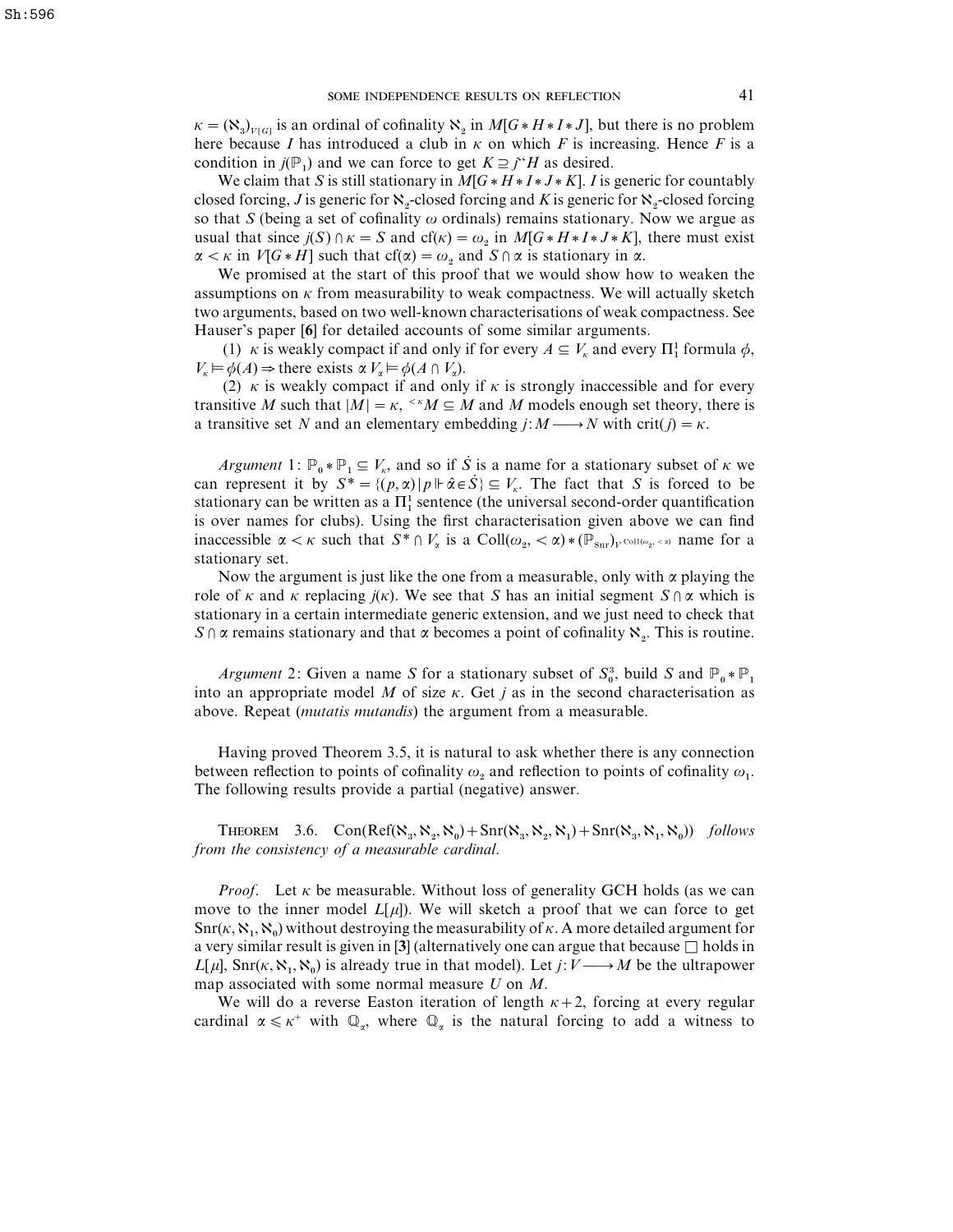Snr( $\alpha, \aleph_1, \aleph_0$ ) by initial segments. An easy induction shows that  $\mathbb{Q}_\alpha$  is <  $\alpha$ - strategically closed, the point being that the witnesses added below α can be used to produce strategies in the game played on  $\mathbb{Q}_n$ . The argument is exactly parallel to the proof of Lemma 6 in [**3**].

Let us break up the generic as  $G * g * h$ , where G is  $\mathbb{P}_r$ -generic, g is  $\mathbb{Q}_r$ -generic and *h* is  $\mathbb{Q}_{k+}$ -generic. The key point is that  $j(\mathbb{P}_{k})/G * g * h$  is  $\kappa^{+}$ -strategically closed in *V*[*G* \* *g* \* *h*], so that by GCH we can build  $H \in V[G * g * h]$  which is  $j(\mathbb{P}_x)/G * g * h$ generic over  $M[G * g * h]$ . Since  $j``G \subseteq G * g * h * H$ , we can lift *j* to get *j*:  $V[G] \longrightarrow$  $M[G * g * h * H]$ . It is easy to see that  $\bigcup_{i=1}^{i} g(i) = \bigcup_{i=1}^{i} g(i)$  will serve as a master condition, so using GCH again we may find  $g^+ \in V[G * g * h]$  such that  $j^*g \subseteq g^+$  and  $g^+$  is  $j(\mathbb{P}_k)$ -generic over *M*[ $G * g * h * H$ ]. Finally we claim that *j*"*h* generates a  $j(\mathbb{P}_{k^+})$ -generic filter over  $M[G * g * h * H * g^+]$ , because  $\mathbb{P}_{k^+}$  is distributive enough and  $M[G * g * h * H * g^+] =$  $\{j(F)(\kappa)|\text{dom}(F) = \kappa, \ F \in V[G * g]\}.$  Hence in  $V[G * g * h]$  we can lift *j* onto  $V[G * g * h]$ , so the measurability of  $\kappa$  is preserved.

Now we just repeat the construction (from a measurable) of Theorem 3.5, and claim that in the final model  $\text{Snr}(\aleph_3, \aleph_1, \aleph_0)$  holds. The point is that if  $F: T^{\kappa}_{\aleph_0} \longrightarrow \omega_1$ witnesses the truth of  $\text{Snr}(\kappa, \aleph_1, \aleph_0)$ , then in the final model *F* witnesses  $\text{Snr}(\aleph_3, \aleph_1, \aleph_0)$  because the forcing from Theorem 3.5 does not change  $T_{\aleph_0}^{\kappa}$  or  $T_{\aleph_1}^{\kappa}$ .

We can also go to the opposite extreme.

THEOREM 3.7. Let  $\kappa$  be  $\lambda$ -supercompact, where  $\lambda > \kappa$  and  $\lambda$  is measurable. Let  $GCH$  *hold*. *Then*  $\text{Ref}(\aleph_3, \aleph_2, \aleph_0) + \text{Snr}(\aleph_3, \aleph_2, \aleph_1) + \text{Ref}(\aleph_3, \aleph_1, \aleph_0)$  *holds in some forcing extension*.

*Proof.* We will start by forcing with  $\mathbb{P} = \text{det } \text{Coll}(\omega_1, \langle \kappa \rangle)$ , after which  $\kappa$  is  $\omega_2$  and  $\lambda$  is still measurable. Then we will do the construction of Theorem 3.5, that is we force with  $(Coll(\kappa, <\lambda) * \mathbb{P}_{\text{snr}})_{V^{\mathbb{P}}}$ . Let  $\mathbb{P}_{0} = Coll(\kappa, <\lambda)_{V^{\mathbb{P}}}$  and  $\mathbb{P}_{1} = (\mathbb{P}_{\text{snr}})_{V^{\mathbb{P} * \mathbb{P}}0}$ .

We need to check that  $Ref(\aleph_3, \aleph_1, \aleph_0)$  holds in the final model. To see this fix *j*:  $V \rightarrow M$  such that crit(*j*) =  $\kappa$ , *j*( $\kappa$ ) >  $\lambda$  and  $\lambda M \subseteq M$ . Let *G*, *H* and *I* be the generics for  $\mathbb{P}$ ,  $\mathbb{P}_0$  and  $\mathbb{P}_1$  respectively.

Since  $\mathbb{P}_0 * \mathbb{P}_1$  is countably closed and has size  $\lambda$ , we may find an embedding  $i: \mathbb{P} * \mathbb{P}_0 * \mathbb{P}_1 \longrightarrow j(\mathbb{P})$  such that  $i \upharpoonright \mathbb{P} = id$  and  $j(\mathbb{P})/i$ <sup>t</sup>( $\mathbb{P} * \mathbb{P}_0 * \mathbb{P}_1$ ) is countably closed. Let *J* be  $j(\mathbb{P})/i$ <sup>\*</sup> $(\mathbb{P} * \mathbb{P}_0 * \mathbb{P}_1)$ -generic, then we can lift *j* in the usual way to get *j*:  $V[G] \longrightarrow M[G * H * I * J]$ . Since  $\mathbb{P}_0 * \mathbb{P}_1$  is a *k*-directed-closed forcing notion of size λ, we may find a lower bound for  $j''(H * I)$  in  $j(\mathbb{P}_0 * \mathbb{P}_1)$  and use it as a master condition, forcing *K* such that  $j^{(0)}(H \ast I) \subseteq K$  and lifting *j* to  $j: V[G \ast H \ast I] \longrightarrow$  $M[G * H * I * J * K].$ 

Now suppose that in *V*[*G* \* *H* \* *I*] we have  $T \subseteq S_0^3$  a stationary set. If  $\mu = \bigcup j^* \lambda$ then we may argue as usual that  $T \in M[G*H*I]$  and that  $M[G*H*I] \models j(T) \cap \mu$  is stationary in  $\mu$ . Since  $J*K$  is generic for countably closed forcing and  $j(T) \cap \mu \subseteq T_{\aleph_0}^{\mu}$ this will still be true in  $M[G * H * I * J * K]$ , and since  $cf(\mu) = \aleph_1$  in this last model we this will still be true in  $M[\sigma * T * T * J * K]$ , and since  $c_1(\mu)$ <br>have by elementarity that *T* reflects to some point in  $S_1^3$ .

# 4. *Some ZFC results*

In the light of the results from the last section it is natural to ask about the consistency of Ref( $\aleph_3$ ,  $\aleph_2$ ,  $\aleph_1$ ) + Snr( $\aleph_3$ ,  $\aleph_2$ ,  $\aleph_0$ ). The first author showed by a rather indirect proof that this is impossible, and the second author observed that there is a simple reason for this.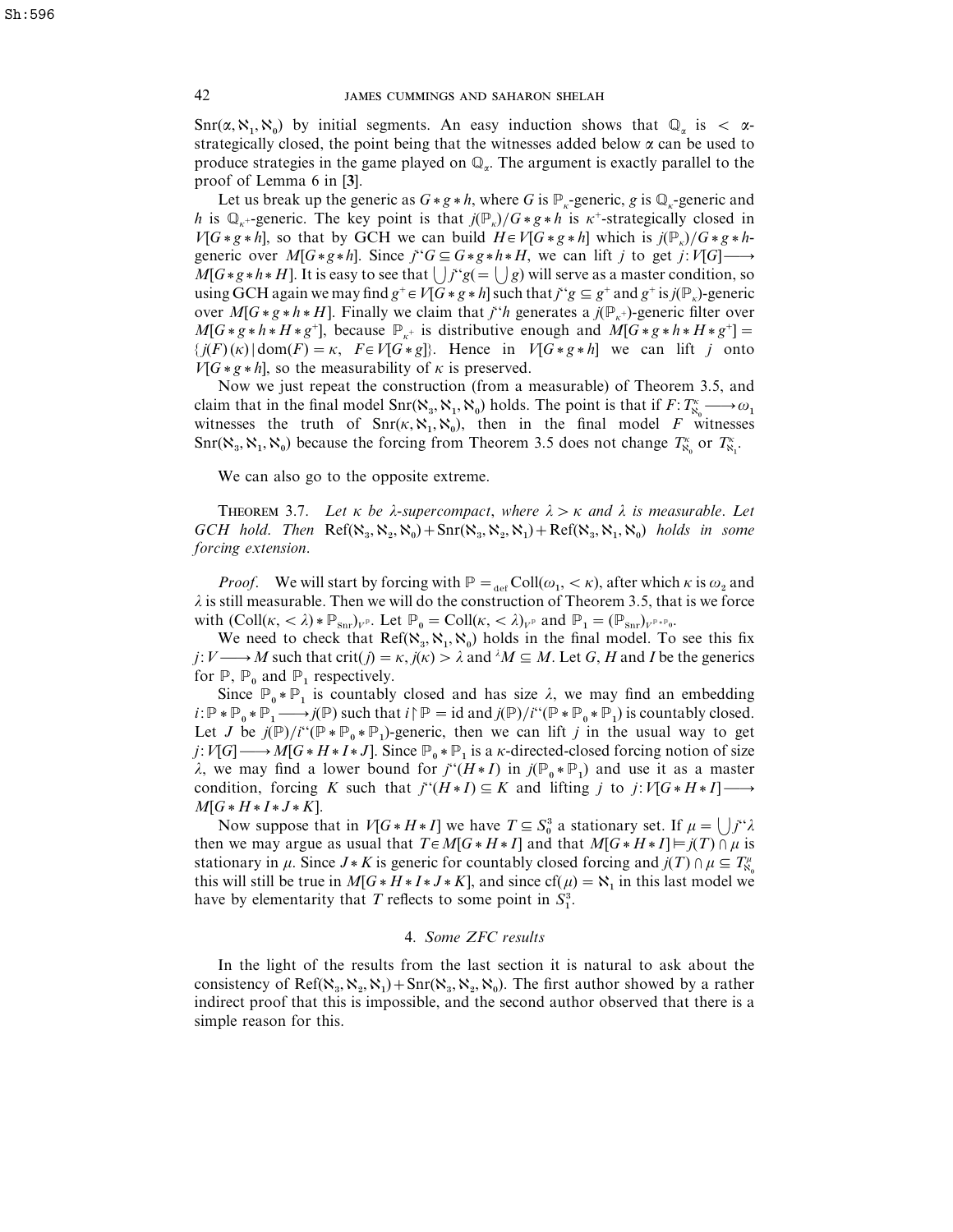**THEOREM 4.1.** *If*  $\text{Snr}(\mu, \lambda, \kappa)$  *and*  $\kappa < \kappa^* = \text{cf}(\kappa^*) < \lambda$  *then*  $\text{Snr}(\mu, \lambda, \kappa^*)$ .

*Proof.* Let 
$$
F: T_{\kappa}^{\mu} \longrightarrow \lambda
$$
 witness  $\text{Snr}(\mu, \lambda, \kappa)$ . Define  $F^*: T_{\kappa^*}^{\mu} \longrightarrow \lambda$  by  

$$
F^*: \sigma \longmapsto \min \left\{ \bigcup_{\alpha \in C \cap T_{\kappa}^{\mu}} F(\alpha) \mid C \text{ club in } \sigma \right\}.
$$

We claim that  $F^*$  witnesses  $\text{Snr}(\mu, \lambda, \kappa^*)$ . To see this, let  $\delta \in T^{\mu}_\lambda$  and fix *D* club in  $\delta$  such that  $F \upharpoonright D \cap T_{\kappa}^{\mu}$  is strictly increasing. Let  $\sigma \in \lim(D) \cap T_{\kappa^{*}}^{\mu}$ , and observe that  $F^*(\sigma) = \bigcup_{\alpha \in D \cap T_k^{\mu}} F(\alpha)$ , because for any club *C* in  $\sigma$  we have

$$
\bigcup_{\alpha \in C \cap T_k^{\mu}} F(\alpha) \geqslant \bigcup_{\alpha \in C \cap D \cap T_k^{\mu}} F(\alpha) = \bigcup_{\alpha \in D \cap T_k^{\mu}} F(\alpha).
$$

It follows that  $F^*$  lim(*D*)  $\cap T_{\kappa^*}$  is strictly increasing, because if  $\sigma_0, \sigma_1 \in \lim(D) \cap T_{\kappa^*}^{\mu}$ with  $\sigma_0 < \sigma_1$  and  $\beta$  is any point in lim(*D*)  $\cap$   $T_k^{\mu} \cap (\sigma_0, \sigma_1)$  then  $F^*(\sigma_0) \leq F(\beta) < F^*(\sigma_1)$ .

We also take the opportunity to record some other easy remarks, which put limits on the extent of the independence between different forms of reflection.

THEOREM 4.2. *Let*  $\kappa < \lambda < \mu < \nu$  *be regular. Then* (1) Ref( $v, \mu, \lambda$ ) + Ref( $v, \lambda, \kappa$ )  $\Longrightarrow$  Ref( $v, \mu, \kappa$ ); (2) Ref( $v, \mu, \kappa$ ) + Ref( $\mu, \lambda, \kappa$ )  $\Longrightarrow$  Ref( $v, \lambda, \kappa$ ).

*Proof.* For the first claim, let  $S \subseteq T_\kappa^v$  be stationary, and let us define  $T = \{ \alpha \in T_\kappa^v \mid \kappa \in T_\kappa^v \}$  $S \cap \alpha$  is stationary}. We claim that *T* is stationary in *v*. To see this suppose *C* is club in *v* and disjoint from *T*, and consider  $C \cap S$ ; this set must reflect at some  $\gamma \in T_{\lambda}^{\nu}$ , but then on the one hand  $S \cap \gamma$  is stationary (so  $\gamma$  is in *T*) while on the other hand *C* is unbounded in  $\gamma$  (so  $\gamma \in C$ ), contradicting the assumption that *C* and *T* are disjoint.

Now let  $\delta \in T^{\nu}_{\mu}$  be such that  $T \cap \delta$  is stationary in  $\delta$ . We claim that *S* reflects at  $\delta$ . For if *D* is club in  $\delta$  then there is  $\gamma \in T \cap \lim(D)$  by the stationarity of  $T \cap \delta$ , and now since  $D \cap \gamma$  is club in  $\gamma$  and  $S \cap \gamma$  is stationary in  $\gamma$  there is  $\beta \in D \cap S$ . This proves the first claim.

For the second claim, let  $S \subseteq T_\kappa^v$  be stationary, and let  $\delta \in T_\mu^v$  be such that  $S \cap \delta$  is stationary in  $\delta$ . Let  $f: \mu \longrightarrow \delta$  be continuous increasing and cofinal in  $\delta$ , and let  $S^* =$  $\{\alpha < \mu | f(\alpha) \in S\}$ . Then  $S^*$  is stationary in  $\mu$ , and we can find  $\beta \in T_\lambda^\mu$  such that  $S^* \cap \beta$ is stationary in  $\beta$ . Now  $f(\beta) \in T_{\lambda}^{\nu}$  and  $S \cap f(\beta)$  is stationary in  $f(\beta)$ . This proves the second claim.

#### 5. *More consistency results*

From the results in the previous section we saw in particular that we cannot have  $Ref(\aleph_3, \aleph_2, \aleph_1) + Snr(\aleph_3, \aleph_2, \aleph_0)$ . In this section we will see that  $Ref(\aleph_3, \aleph_2, \aleph_1)$ + Dnr( $\aleph_3$ ,  $\aleph_2$ ,  $\aleph_0$ ) is consistent.

 We will need some technical definitions and facts before we can start the main proof.

DEFINITION 5.1. Let *S* be a stationary subset of  $\aleph_3$ . We define notions of forcing  $\mathbb{P}(S)$ ,  $\mathbb{Q}(S)$  and  $\mathbb{R}(S)$ .

(1) *c* is a condition in  $P(S)$  if and only if *c* is a closed bounded subset of  $\aleph_3$  such that  $c \cap S = \emptyset$ .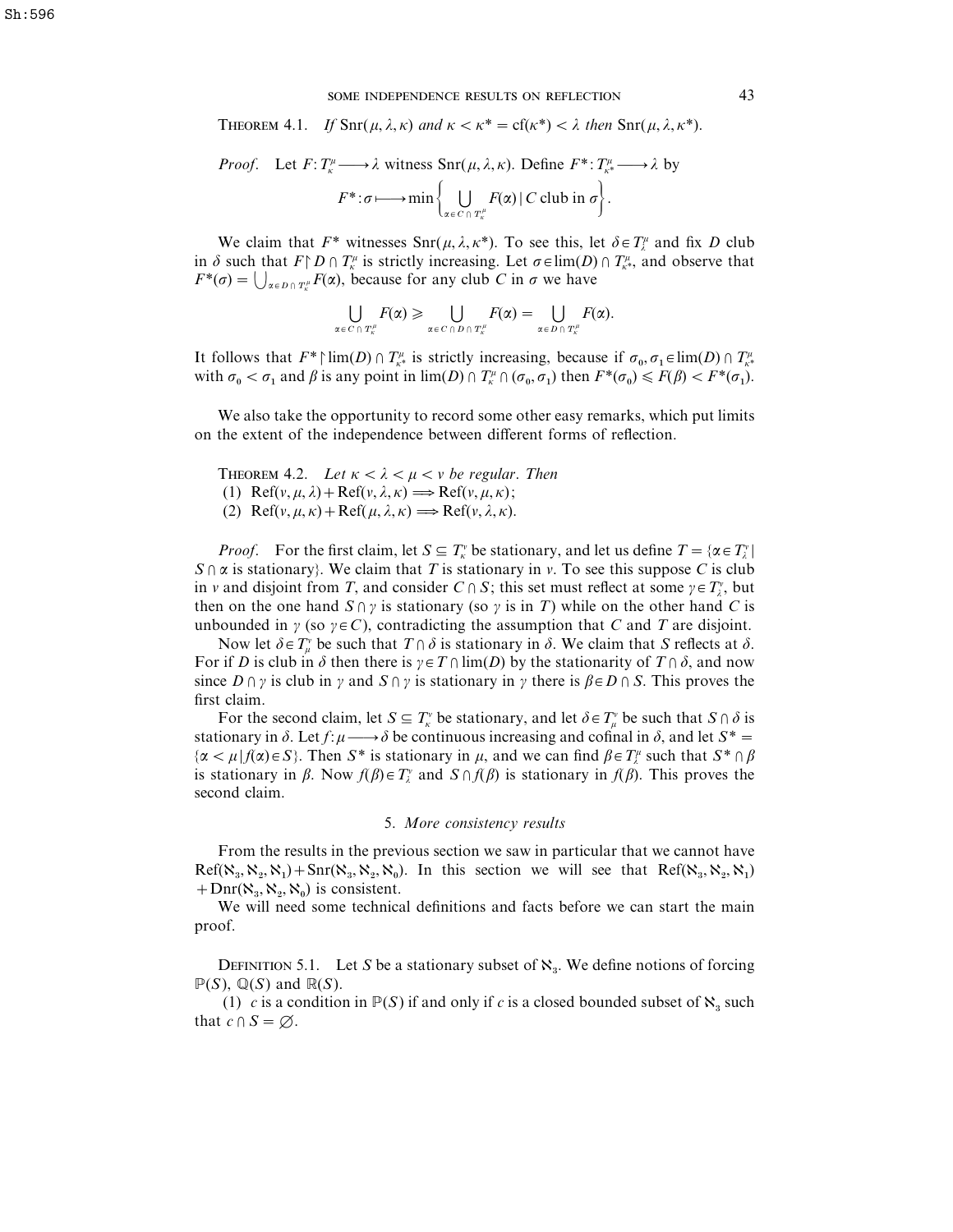## 44 JAMES CUMMINGS AND SAHARON SHELAH

(2) *d* is a condition in  $\mathbb{Q}(S)$  if and only if *d* is a function with dom(*d*) <  $\aleph_3$ , *d*:dom(*d*) — 2,  $d(\gamma) = 1 \implies \gamma \in S$ , and for all  $\alpha \leq d$ om(*d*) if cf( $\alpha$ ) >  $\omega$  then there is *C*  $\subseteq \alpha$  closed unbounded in  $\alpha$  such that  $\gamma \in C \Rightarrow d(\gamma) = 0$ .

(3) *e* is a condition in  $\mathbb{R}(S)$  if and only if *e* is a closed bounded subset of  $\aleph_3$  such that for every point  $\alpha \in \lim(e)$  with  $cf(\alpha) > \omega$  the set  $S \cap \alpha$  is non-stationary in  $\alpha$ .

In each case the conditions are ordered by end-extension.

The aims of these various forcings are respectively to kill the stationarity of *S* ( $\mathbb{P}(S)$ ), to add a non-reflecting stationary subset of *S* ( $\mathbb{Q}(S)$ ), and to make *S* nonreflecting on a closed unbounded set of points  $(\mathbb{R}(S))$ . Notice that for some choices of *S* the definitions of  $\mathbb{P}(S)$  and  $\mathbb{R}(S)$  may not behave very well, for example if  $S =$  $\omega_3$  then  $\mathbb{P}(S)$  is empty and  $\mathbb{R}(S)$  only contains conditions of countable order type. Notice also that  $\mathbb{Q}(S)$  and  $\mathbb{R}(S)$  are countably closed.

LEMMA 5.2. Let GCH hold. Let  $S \subseteq S_0^3$  and suppose that there is a club C of  $\omega_3$  such *that*  $S \cap \alpha$  *is non-stationary for all*  $\alpha \in C$  *with*  $cf(\alpha) > \omega$ . Let T be a stationary subset  $\int$   $\int$   $\alpha$  is non-stationary for all  $\alpha \in C$  with  $C(\alpha) > \omega$ . Let 1 be a stationary subset of  $S_1^3$ . Then  $\mathbb{P}(S)$  adds no  $\omega$ <sub>2</sub>-sequences of ordinals, and also preserves the stationarity *of T*.

*Proof.* First we prove that  $\mathbb{P}(S)$  is  $\omega_2$ -distributive. Let  $\langle D_\alpha : \alpha < \omega_2 \rangle$  be a sequence of dense sets in  $\mathbb{P}(S)$ , and let  $c \in \mathbb{P}(S)$  be a condition. Fix some large regular cardinal  $\theta$  and let  $c, C, \vec{D}, \vec{S} \in X \prec H_{\theta}$  where  $|X| = \omega_2$ ,  $\omega_1 X \subseteq X$ . Let  $\gamma$  be the ordinal  $X \cap \omega_3$ ; then cf(*γ*) =  $\omega_2$  by the closure of *X*. By elementarity it follows that *C* is unbounded in  $\gamma$ , so that  $\gamma \in C$  and  $S \cap \gamma$  is non-stationary.

Fix  $B \subseteq \gamma$  closed unbounded in  $\gamma$  such that  $B \cap S = \emptyset$  and *B* has order type  $\omega_2$ . Now we build a chain of conditions  $c_{\alpha} \in \mathbb{P}(S) \cap X$  for  $\alpha < \omega_2$  such that  $c_0 \leq c$ ,  $c_{2\beta+1} \in D_\beta$  and max $(c_{2\beta}) \in B$ ; we can continue at each limit stage because *B* is disjoint from  $\mathcal{B}_{2\beta}$ )  $\in$  *B*; we can continue at each limit stage because *B* is disjoint from *S* and *X* is sufficiently closed. Finally we let  $d = \text{det}\bigcup_{\alpha < \omega_2} c_{\alpha} \cup \{\gamma\}$ ; then  $d \leq c$  and  $d \in$ *D*<sub>β</sub> for all  $\beta < \omega_2$ . This shows that  $\mathbb{P}(S)$  is  $\omega_2$ -distributive.

The argument for the preservation of stationarity is similar. Let  $\dot{E}$  be a  $\mathbb{P}(S)$ -name for a closed unbounded subset of  $\omega_3$  and let  $c \in \mathbb{P}(S)$  be a condition. This time build *X* such that  $c, C, E, S \in X \prec H_\theta$  where  $|X| = \omega_1$ ,  ${}^\omega X \subseteq X$  and  $\delta = \text{def} \sup(X \cap \omega_3) \in T$ . Again  $\delta \in C$ , so  $S \cap \delta$  is non-stationary. Choose  $B \subseteq \delta$  closed unbounded of order type  $\omega_1$  with  $B \cap S = \emptyset$  and build a chain of conditions  $c_\alpha \in \mathbb{P}(S) \cap X$  such that  $c_0 \leq c$ ,  $\max(c_{2\beta}) \in B$  and  $c_{2\beta+1}$  forces that  $\vec{E} \cap (\max(c_{2\beta}), \max(c_{2\beta+1})) \neq \emptyset$ . Finally if  $d =_{\text{def}}$ <br> $\bigcup_{\alpha < \omega_1} c_{\alpha} \cup \{\delta\}$  then  $d \leq c$  and  $d \Vdash \delta \in \hat{T} \cap \vec{E}$ .  $c_{\alpha} \cup \{\delta\}$  then  $d \leq c$  and  $d \Vdash \hat{\delta} \in \hat{T} \cap \hat{E}$ .

Now we describe a certain kind of forcing iteration. It will transpire that all iterations of this type are  $\omega_4$ -c.c. and  $(\omega_2 + 1)$ -strategically closed, so that in particular all cardinalities and cofinalities are preserved.

DEFINITION 5.3. Fix  $F: \omega_4 \times \omega_3 \longrightarrow \omega_4$  such that for all  $\beta < \omega_4$  the map  $i \mapsto F(\beta, i)$ is a surjection from  $\omega_3$  onto  $\beta$ .

 $\mathbb{P}_\beta$  is a *nice iteration* if and only if the following hold:

(1)  $\beta \leq \omega_4$ .

(2)  $\mathbb{P}_{\beta}$  is an iteration of length  $\beta$  with  $\leq \omega_2$ -supports.

(3)  $\overline{\mathbb{Q}}_0 = \{0\}.$ 

(3)  $\mathbb{Q}_0 = \{0\}$ .<br>
(4)  $\mathbb{Q}_{2\gamma+1}$  is  $\mathbb{Q}(\dot{S}_\gamma)_{V^{P_{2\gamma+1}}}$  where  $\dot{S}_\gamma$  is some  $\mathbb{P}_{2\gamma+1}$ -name for a stationary subset of  $S_0^3$ . (4)  $\mathbb{Q}_{2\gamma+1}$  is  $\mathbb{Q}(S_{\gamma})_{V^{P_{2\gamma+1}}}$  where  $S_{\gamma}$  is some  $\mathbb{P}_{2\gamma+1}$ -name for a stationary subset Let  $S_{\gamma}^*$  be the non-reflecting stationary subset of  $S_{\gamma}$  which is added by  $\mathbb{Q}_{2\gamma+1}$ .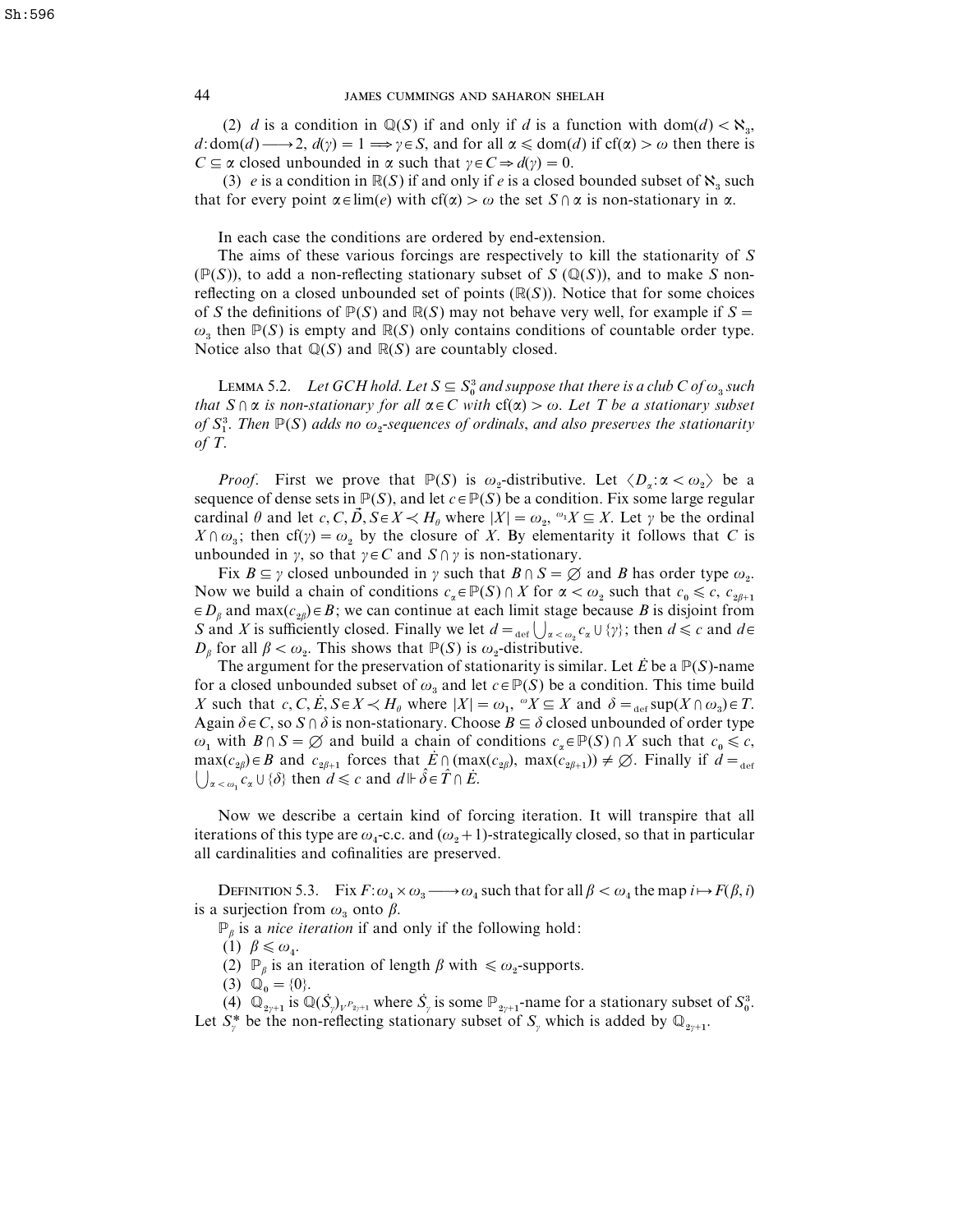(5)  $\mathbb{Q}_{2\gamma}$  is  $\mathbb{R}(\dot{R}_\gamma)$  where  $R_\gamma$  is the diagonal union of  $\langle S^*_{F(\gamma,i)} : i < \omega_3 \rangle$ . That is  $R_\gamma =$  $\{\delta \in S_0^3 \mid \exists i < \delta, \ \delta \in S_{F(\gamma, i)}^* \}.$ 

It is clear that an initial segment of a nice iteration is nice. Also every final segment of a nice iteration is countably closed, so that all the sets  $S^*$  remain stationary throughout the iteration. The following remark will be useful later.

LEMMA 5.4. *Let*  $\gamma < \delta < \omega_4$ . *Then*  $R_{\gamma} - R_{\delta}$  *is non-stationary*.

*Proof.* Let *C* be the closed and unbounded set of  $i < \omega_3$  such that

$$
\{F(\gamma, j) | j < i\} = \{F(\delta, j) | j < i\} \cap \gamma.
$$

Let  $i \in C \cap R_{\gamma}$ . Then for some  $j < i$  we have  $i \in S_{F(\gamma, j)}^*$ , and by the definition of *C* there Let  $i \in C \cap R_{\gamma}$ . Then for some  $j < i$  we have  $i \in S_{F(\gamma, j)}^*$ , and by the definition of *C* there is  $k < i$  such that  $F(\gamma, j) = F(\delta, k)$ . So  $i \in S_{F(\delta, k)}^*$ ,  $i \in R_{\delta}$ , and we have proved that  $C \cap R_{\gamma}$  $\subseteq R_{\delta}$ .

We define a certain subset of  $\mathbb{P}_{\beta}$ , which we call  $\mathbb{P}_{\beta}^*$ .

DEFINITION 5.5. If  $\mathbb{P}_{\beta}$  is a nice iteration then  $\mathbb{P}_{\beta}^{*}$  is the set of conditions  $p \in \mathbb{P}_{\beta}$  such that the following hold:

- (1)  $p(y) \in V$  (that is,  $p(y)$  is a canonical name for an object in *V*) for all  $\gamma \in \text{dom}(p)$ .
- (2) There is an ordinal  $\rho(p)$  such that
	- (i)  $2\delta \in \text{dom}(p) \Rightarrow \max(p(2\delta)) = \rho(p);$ 
		- (ii)  $2\delta + 1 \in \text{dom}(p) \Rightarrow \text{dom}(p(2\delta+1)) = \rho(p) + 1;$
	- (iii)  $2\delta + 1 \in \text{dom}(p) \Rightarrow p(2\delta + 1) (\rho(p)) = 0.$
- (3) If  $2\delta \in \text{dom}(p)$  then for all  $i < \rho(p)$ ,  $2F(\delta, i) + 1 \in \text{dom}(p)$ .
- (4) If  $2\delta + 1 \in \text{dom}(p)$  then  $p \upharpoonright 2\delta + 1$  decides  $S_\delta \cap \rho(p)$ .

**LEMMA 5.6.** *If*  $p \in \mathbb{P}_{\beta}^{*}$  *and*  $2\delta \in \text{dom}(p)$  *then*  $p \upharpoonright 2\delta$  *forces that*  $p(p) \notin R_{\delta}$ .

*Proof.* Let  $\rho = \rho(p)$ . By the definition of  $\mathbb{P}_{\beta}^{*}$ , we see that  $2F(\delta, i) + 1 \in \text{dom}(p)$  and *p*(2*F*( $\delta$ , *i*)+1)( $\rho$ ) = 0 for all *i* <  $\rho$ . This means that  $p \Vdash \rho \notin \dot{S}_{F(\delta, i)}^*$  for all *i* <  $\rho$ , which is precisely to say  $p \upharpoonright 2\delta \Vdash \rho \notin \dot{R}_{\delta}$ .

LEMMA 5.7. *Let*  $\mathbb{P}_{\beta}$  *be a nice iteration. Let*  $\delta \leq \omega_{2}$  *be a limit ordinal and let*  $\langle p_{\gamma}$ *:*  $\gamma < \delta$  *be a decreasing sequence of conditions from*  $\mathbb{P}_{\beta}^{*}$  *such that*  $\langle \rho(p_{\gamma}); \gamma < \delta \rangle$  *is continuous and increasing. Define q by setting*  $\text{dom}(q) = \bigcup_{\gamma < \delta} \text{dom}(p_{\gamma}), \ \rho =$  $\bigcup_{\gamma < \delta} \rho(q_\gamma)$ ,  $q(2\varepsilon) = \bigcup \{p_\gamma(2\varepsilon) | 2\varepsilon \in \text{dom}(p_\gamma)\} \cup \{\rho\}$ ,  $q(2\varepsilon+1) = \bigcup \{p_\gamma(2\varepsilon+1) | 2\varepsilon+1 \in \mathbb{C}\}$ dom( $p_y$ )<sup>}</sup>  $\cup$  {( $\rho$ , 0)}.

*Then*  $q \in \mathbb{P}_{\beta}^*$  *and*  $p(q) = p$ .

*Proof.* Clearly it is enough to show that  $q \in \mathbb{P}_{\beta}$ . Most of this is routine; the key points are that  $q \nvert 2\varepsilon$  forces that  $R_{\varepsilon} \cap \rho$  is non-stationary, and that  $q \nvert 2\varepsilon + 1$  forces that  $S_{\varepsilon}^* \cap \rho$  is non-stationary.

For the first point, observe that for all sufficiently large  $\gamma < \delta$  we have  $2\varepsilon \in$ dom(*p<sub>γ</sub>*), so that by Lemma 5.6,  $p_\nu \upharpoonright 2\varepsilon \Vdash \rho(p_\nu) \notin R_\varepsilon$ ; since  $\langle \rho(p_\nu): \gamma < \delta \rangle$  is continuous and  $q \nvert 2\varepsilon$  refines  $p_y \nvert 2\varepsilon$ , this implies that  $q \nvert 2\varepsilon$  forces that  $R_\varepsilon$  is not stationary in  $\rho$ .

Similarly,  $2\varepsilon + 1 \in \text{dom}(p_v)$  for all large *γ*, so that  $p_v(2\varepsilon+1)(\rho(p_v)) = 0$  for all large *γ*. It follows immediately that  $q \upharpoonright (2\varepsilon + 1)$  forces that  $S_{\varepsilon}^{*} \cap \rho$  is non-stationary.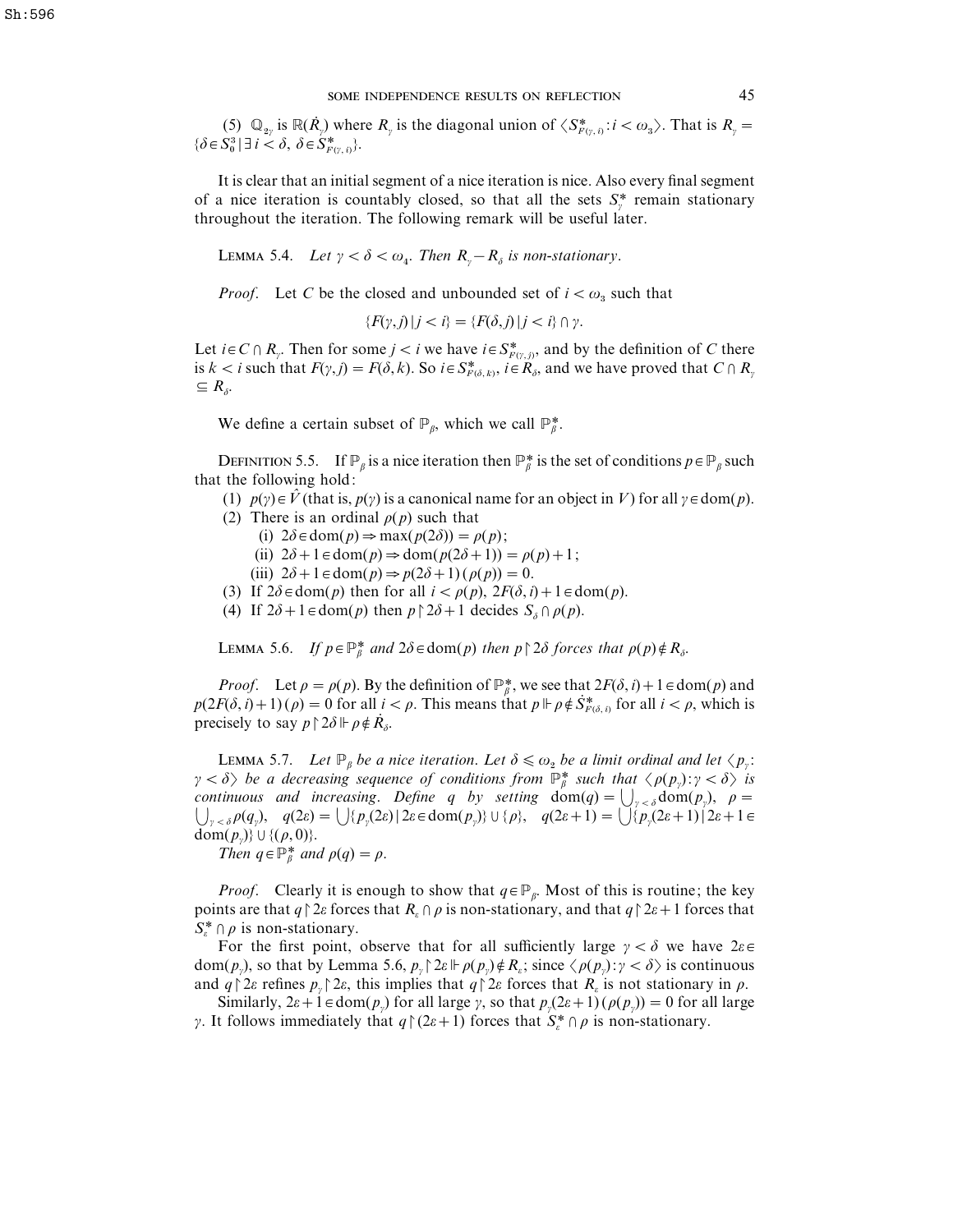LEMMA 5.8.  $\mathbb{P}_{\beta}^{*}$  *is dense in*  $\mathbb{P}_{\beta}$ *, and*  $\mathbb{P}_{\beta}$  *is* ( $\omega_{2}$  + 1)-*strategically closed.* 

*Proof.* The proof is by induction on  $\beta$ . We prove first that  $\mathbb{P}_{\beta}^{*}$  is dense. When  $\beta = 0$  there is nothing to do.

When  $\beta = 0$  there is nothing to do.<br>When  $\beta = 2\alpha + 2$ , fix  $p \in \mathbb{P}_{\beta}$ . Since  $\mathbb{P}_{2\alpha+1}$  is strategically closed and  $\mathbb{P}_{2\alpha+1}^*$  is dense we When  $\beta = 2\alpha + 2$ , fix  $p \in \mathbb{P}_{\beta}$ . Since  $\mathbb{P}_{2\alpha+1}$  is strategically closed and  $\mathbb{P}_{2\alpha+1}^*$  is dense we may find  $q_1 \in \mathbb{P}_{2\alpha+1}^*$  such that  $q_1 \leq p \upharpoonright (2\alpha+1)$ ,  $q_1$  decides  $p(2\alpha+1)$ , and  $p(q_1)$ dom( $p(2\alpha+1)$ ).

n(*p*(2*α* + 1)).<br>Now we build a decreasing ω-sequence  $\vec{q}$  of elements of  $\mathbb{P}_{2\alpha+1}^{*}$  such that  $\rho(q_n)$  is increasing and  $q_{n+1}$  decides  $S_{\alpha} \cap \rho(q_n)$ ; at each stage we use the strategic closure of increasing and  $q_{n+1}$  decides  $S_{\alpha} \cap \rho(q_n)$ ; at each stage we use the strategic closure of  $\mathbb{P}_{2\alpha+1}$  and the fact that  $\mathbb{P}_{2\alpha+1}^*$  is a dense subset. After  $\omega$  steps we define  $q$  as follows: let  $\rho = \bigcup_{n} \rho(q_n)$ , dom $(q) = \bigcup_{n} \text{dom}(q_n) \cup \{2\alpha + 1\}$ , and

(1) for  $\gamma < \alpha$ ,  $q(2\gamma + 1) = \bigcup_{n} q_n(2\gamma + 1) \cup \{(\rho, 0)\};$ 

(2) for  $\gamma \le \alpha$ ,  $q(2\gamma) = \bigcup_n q_n(2\gamma) \cup \{\rho\};$ 

(3)  $q(2\alpha+1)$  (*i*) =  $p(2\alpha+1)$  (*i*) if  $i \in \text{dom}(p(2\alpha+1))$ , and 0 otherwise.

By Lemma 5.7,  $q \upharpoonright 2\alpha + 1 \in \mathbb{P}_{2\alpha+1}^*$ . It is routine to check that  $q \in \mathbb{P}_{2\alpha+2}^*$  and  $\rho(q) = \rho$ .

When  $\beta = 2\alpha + 1$  this is exactly like the last case, except that now we demand that for all  $i < \rho(q_n)$ ,  $2F(\alpha, i) + 1 \in \text{dom}(q_{n+1})$ .

When  $\beta$  is a limit, cf( $\beta$ ) =  $\omega_1$ ; fix  $\langle \beta_i : i < \omega_1 \rangle$  which is continuous increasing and When *β* is a limit,  $cf(\beta) = \omega_1$ ; fix  $\langle \beta_i : i \langle \omega_1 \rangle$  which is continuous increasing and cofinal in *β*. Let  $p \in \mathbb{P}_{\beta}$ . Find  $q_0 \in \mathbb{P}_{\beta_0}^*$  such that  $q_0 \leq p \upharpoonright \beta_0$  and set  $p_0 = q_0 \sim p \upharpoonright [\beta_0, \beta)$ .

Now we define  $q_i$  and  $p_i$  by induction for  $i \leq \omega_1$ .

Now we define  $q_i$  and  $p_i$  by induction for  $i \leq \omega_1$ .<br>
(1) Choose  $q_{i+1} \leq p_i \upharpoonright \beta_{i+1}$  with  $q_{i+1} \in \mathbb{P}_{\beta_{i+1}}^*$ , and then define  $p_{i+1} = q_{i+1}$  $p \upharpoonright [\beta_{i+1}, \beta].$ 

(2) For *i* a limit let  $\rho_i = \bigcup_{j \lt i} \rho(q_j)$ ,  $q_i(2\gamma + 1) = \bigcup_{j \lt i} q_j(2\gamma + 1) \cup \{(\rho_i, 0)\}, q_i(2\gamma)$  $= \bigcup_{j \leq i} q_j(2\gamma) \cup \{p_i\}.$  Then let  $p_i = q_i \frown p \upharpoonright [ \beta_i, \beta_{i+1}).$ 

For  $i < \omega_1$  it is easy to see that  $p_i$ ,  $q_i$  are conditions. We claim that  $q = q_{\omega_1} \in \mathbb{P}_{\beta}^*$ . The only subtle point is to see that  $q \in \mathbb{P}_{\beta}$ . Let  $2\delta + 1 \in \text{dom}(q)$ . Then for all large *i* we know  $2\delta + 1 < \beta_i$ ,  $2\delta + 1 \in \text{dom}(q_i)$ , so that in particular  $q_i(2\delta + 1)(\rho_i) = 0$  for all large *i*. This means that  $q(2\delta+1)$  is the characteristic function of a set which does not reflect at  $\rho$ , and so is a legitimate condition in  $\mathbb{Q}_{2\delta+1}$ . Similarly if  $2\delta \in \text{dom}(q)$  then for all large *i* we see that  $q_i \nvert 2\delta \nvert \nvert p_i \notin R_\delta$ , so that  $q \nvert 2\delta$  forces that the stationarity of  $R_\delta$  does not reflect at  $\rho$ .

When  $\beta$  is a limit, cf( $\beta$ ) = ω or  $\omega_2$ ; this is similar to the cofinality  $\omega_1$  case.

When cf( $\beta$ ) =  $\omega_3$  the proof is easy because  $\mathbb{P}_\beta$  is the direct limit of the sequence  $\langle \mathbb{P}_{\nu} : \gamma < \beta \rangle$ .

:  $\gamma < \beta$ ).<br>This concludes the proof that  $\mathbb{P}^*_{\beta}$  is dense. It is now easy to see that  $\mathbb{P}_{\beta}$  is  $(\omega_2 + 1)$ -This concludes the proof that  $\mathbb{P}_{\beta}^{*}$  is dense. It is now easy to see that  $\mathbb{P}_{\beta}$  is  $(\omega_{2}+1)$ -<br>strategically closed; the strategy for player II is simply to play into the dense set  $\mathbb{P}_{\beta}^{*}$ at every successor stage, and to play a lower bound constructed as in Lemma 5.7 at each limit stage.

**LEMMA 5.9.** Let  $\mathbb{P}_{2y}$  be a nice iteration of length less than  $\omega_4$ . Then  $\mathbb{P}_{2y} * \mathbb{P}(\dot{R}_y)$  is  $(\omega_2+1)$ -strategically closed.

*Proof*. This is just like the last lemma.

Notice that the effect of forcing with  $P(R_y)$  is to destroy the stationarity of all the sets  $S^*_{\delta}$  for  $\delta < \gamma$ . We are now ready to prove the main result of this section.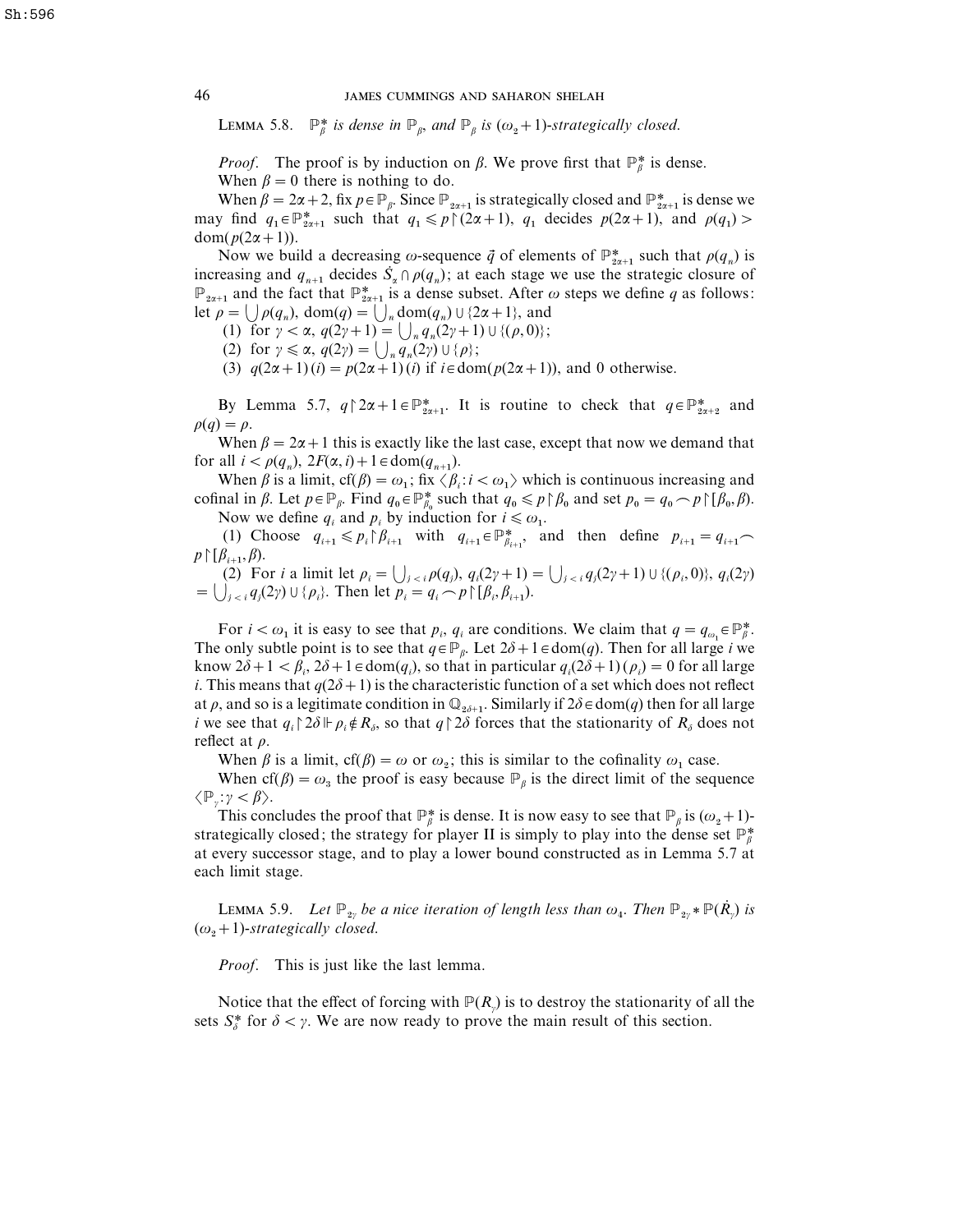THEOREM 5.10. If the existence of a weakly compact cardinal is consistent, then  $Ref(\aleph_3, \aleph_2, \aleph_1) + Dnr(\aleph_3, \aleph_2, \aleph_0)$  *is consistent.* 

*Proof*. As in the proof of Theorem 3.5, we will first give a proof assuming the consistency of a measurable cardinal and then show how to weaken the assumption to the consistency of a weakly compact cardinal. We will need a form of 'diamond' principle.

L 5.11. *If* κ *is measurable and GCH holds*, *then in some forcing extension* (1) κ *is measurable*;

(2) *there exists a sequence*  $\langle S_{\alpha}: \alpha \langle \alpha \rangle$  *such that*  $S_{\alpha} \subseteq \alpha$  *for all*  $\alpha$ *, and for all*  $S \subseteq \kappa$  *there is a normal measure U on*  $\kappa$  *such that if*  $j_U: V \longrightarrow M_U \simeq \text{Ult}(V, U)$  *is the associated elementary embedding then*  $j_{U}(\tilde{S})_{K} = S$  (*or equivalently*,  $\{\alpha \mid S \cap \alpha = S_{\alpha}\} \in U$ ).

*Proof.* The proof is quite standard. For a similar construction given in more detail see [**2**].

Fix  $j: V \longrightarrow M$  the ultrapower map associated with some normal measure on  $\kappa$ . Let  $\mathbb{Q}_n$  be the forcing whose conditions are sequences  $\langle T_\beta: \beta < \gamma \rangle$  where  $\gamma < \alpha$  and  $T_\beta \subseteq$  $β$  for all  $β$ , ordered by end-extension. (This is really the same as the Cohen forcing  $Add(\alpha, 1)$ ). Let  $\mathbb{P}_{\kappa+1}$  be a reverse Easton iteration of length  $\kappa+1$ , where we force with  $(\mathbb{Q}_{\alpha})_{V^{\mathbb{P}_{\alpha}}}$  at each inaccessible  $\alpha \leq \kappa$ .

Let  $G_k$  be  $\mathbb{P}_k$ -generic over *V* and let *g* be  $\mathbb{Q}_k$ -generic over  $V[G_k]$ . We will prove that the sequence given by  $S_\alpha = g(\alpha)$  will work, by producing an appropriate *U* for each  $S \in V[G_{\kappa}][g]$  with  $S \subseteq \kappa$ . Let us fix such an *S*.

By GCH and the fact that  $j(\mathbb{P}_{k})/G_{k}*g$  is  $\kappa^{+}$ -closed in  $V[G_{k}][g]$ , we may build *H*  $\in V[G_{\kappa}][g]$  which is  $j(\mathbb{P}_{\kappa})/G_{\kappa}*g$ -generic over  $M[G_{\kappa}][g]$ . Now for the key point: we define a condition  $q \in \mathbb{Q}_{j(k)}$  by setting  $q(\alpha) = g(\alpha)$  for  $\alpha < \kappa$  and  $q(\kappa) = S$ . Then we build  $h \ni q$  which is  $\mathbb{Q}_{j(k)}$ -generic over  $M[G_{k}][g][H]$ , using GCH and the  $\kappa^{+}$ -closure of  $\mathbb{Q}_{j(k)}$  in  $V[G_k][g]$ .

To finish we define  $j: V[G_{\kappa}][g] \longrightarrow M[G_{\kappa}][g][H][h]$  by  $j: \tau^{G_{\kappa}*g} \longmapsto j(\tau)^{G_{\kappa}*g*H*h}$ , where this map is well-defined and elementary because  $j''(G_k * g) \subseteq G_k * g * H * h$ . The extended *j* is still an ultrapower by a normal measure (*U* say) because  $M[G_{\kappa}][g][H][h]$  $= \{ j(F)(\kappa) | F \in V[G_{\kappa}][g] \}.$  It is clear from the definition of this map *j* that  $j(g)(\kappa) =$  $h(\kappa) = q(\kappa) = S$ , so the model *V*[*G*<sub>K</sub>][*g*] is as required.

This concludes the proof of Lemma 5.11.

Fixing some reasonable coding of members of  $H_{\alpha^+}$  by subsets of  $\alpha$ , we may write the diamond property in the following equivalent form: there is a sequence  $\langle x_{\alpha} :$  $\alpha < \kappa$  such that for every  $x \in H_{\kappa^+}$  there exists *U* such that  $j_U(\vec{x})_\kappa = x$ . Henceforth we will assume that we have fixed a sequence  $\vec{x}$  with this property.

Now we describe a certain reverse Easton forcing iteration of length  $\kappa + 1$ . It will be clear after the iteration is defined that it is  $\aleph_2$ -strategically closed, so that in particular  $\aleph_1$  and  $\aleph_2$  are preserved. At stage  $\alpha < \kappa$  we will force with  $\mathbb{Q}_\alpha$ , where  $\mathbb{Q}_\alpha$ is trivial forcing unless

- (1)  $\alpha$  is inaccessible;
- (2)  $V^{\mathbb{P}_{\alpha}} \models \alpha = \aleph_3$  and  $\alpha_V^+ = \aleph_4$ ;
- (3)  $x_{\alpha}$  is a  $\mathbb{P}_{\alpha}$ -name for a nice iteration  $\mathbb{P}_{2\delta+1}^{\alpha}$  of some length  $2\delta+1 < \alpha^{+}$ .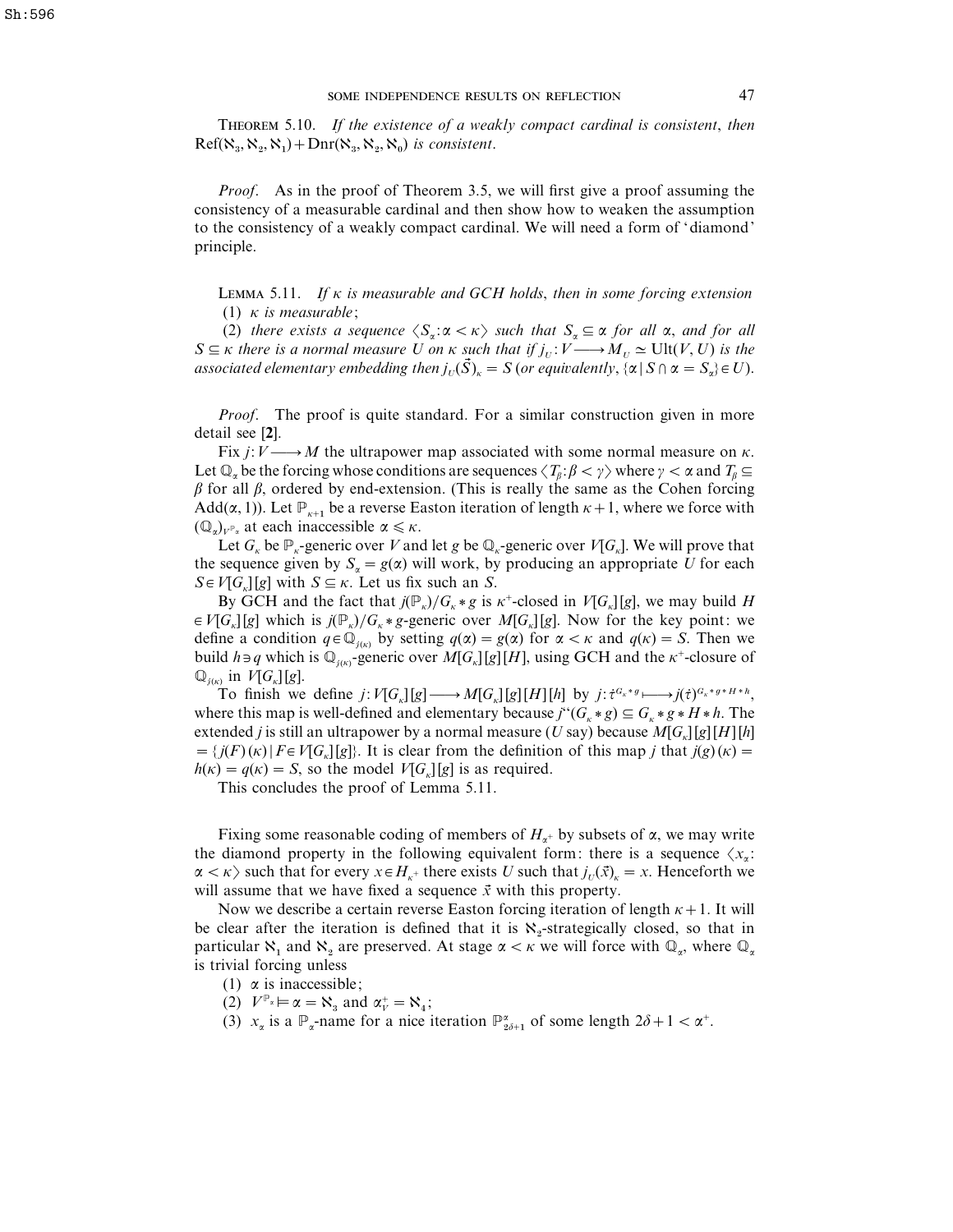In this last case  $\mathbb{Q}_{\alpha}$  is defined to be  $\mathbb{P}^{\alpha}_{2\delta+1} * \mathbb{P}(R^{\alpha}_{\delta}) * \text{Coll}(\aleph_2, \alpha)$ .

At stage  $\kappa$  (which will be  $(\aleph_3)_{V^{\mathbb{P}_\kappa}}$ ), we will do a nice iteration  $\mathbb{Q}_\kappa$  of length  $\kappa^+$ , with Some book-keeping designed to guarantee that for every stationary  $S \subseteq S_0^3$  in the final some book-keeping designed to guarantee that for every stationary  $S \subseteq S_0^3$  in the final model there exists  $T \subseteq S$  a non-reflecting stationary subset. So by design  $\text{Dnr}(\aleph_3, \aleph_2, \aleph_0)$  holds in the final model (and in fact so does  $\text{Dnr}(\aleph_3, \aleph_1, \aleph_0)$ ). It remains to be seen that  $Ref(\aleph_3, \aleph_2, \aleph_1)$  is true.

 Let  $T \subseteq S_1^3$  be a stationary subset of  $S_1^3$  in the final model. Since  $\mathbb{Q}_k$  has the  $\kappa^+$ -c.c. we may assume that *T* is the generic extension by  $\mathbb{P}_{\kappa} * (\mathbb{Q}_{\kappa} \upharpoonright (2\delta+1))$  for some  $\delta < \kappa^+$ . Let  $\overline{Q} = Q$  (2 $\delta + 1$ ). Using the diamond property of  $\vec{x}$  and the definition of the forcing iteration we may find *U* such that

$$
j_U(\mathbb{P}_\kappa)=\mathbb{P}_\kappa\ast\bar{\mathbb{Q}}\ast\mathbb{P}(R_\delta)\ast\mathbb{R}_{\kappa+1,\,j_U(\kappa)}
$$

where  $\mathbb{R}_{k+1,j_U(k)}$  is the iteration above  $\kappa$ . To save on notation, denote  $j_U$  by  $j$ .

Now if  $\widetilde{M} \simeq \text{Ult}(V, U)$  is the target model of *j*, then we may assume by the usual arguments that  $T \in M^{\mathbb{P}_k \times \bar{\mathbb{Q}}}$ . Notice that the last step in the iteration  $\bar{\mathbb{Q}}$  was to force with  $\mathbb{R}(R_{\delta})$ , that is to add a club of points at which the stationarity of  $R_{\delta}$  fails to reflect. Applying Lemma 5.2 we see that  $T$  is still stationary in the extension by  $\mathbb{P}_{\kappa} * \overline{\mathbb{Q}} * \mathbb{P}(R_{\delta})$ . Since  $\mathbb{R}_{\kappa+1,j(\kappa)}$  is  $\aleph_2$ -strategically closed, *T* will remain stationary in the extension by  $j(\mathbb{P}_{\kappa})$  (although of course  $\kappa$  will collapse to become some ordinal of cofinality  $\aleph_2$ ).

To finish the proof we will build a generic embedding from  $V^{\mathbb{P}_{\kappa} \times \bar{\mathbb{Q}}}$  to  $M^{j(\mathbb{P}_{\kappa} \times \bar{\mathbb{Q}})}$ . It is easy to get *j*:  $V^{\mathbb{P}_{\kappa}} \longrightarrow M^{j(\mathbb{P}_{\kappa})}$ ; what is needed is a master condition for  $\overline{\mathbb{Q}}$  and *j*. Since  $\kappa$  is  $\aleph_3$  in  $V^{\mathbb{P}_{\kappa}}$  and  $\mathbb{Q}_{\kappa}$  is an iteration with at most  $\aleph_2$ -supports, it is clear what the condition should be; we just need to check that it works.

DEFINITION 5.12. Define *q* by setting dom(*q*) =  $i^{\prime\prime}(2\delta+1)$ ,  $q(i(2\gamma+1))=f_{\gamma}\cup f_{\gamma}$  $\{(k, 0)\}, q(2\gamma) = C_\gamma \cup \{k\}, \text{ where } f_\gamma : \kappa \longrightarrow 2 \text{ is the function added by } \overline{Q} \text{ at stage } 2\gamma + 1$ and  $C<sub>y</sub>$  is the club added at stage 2γ.

We claim that *q* is a condition in *j*( $\mathbb{Q}$ ). To see this we should first check that *f*<sub>*y*</sub> is the characteristic function of a non-stationary subset of  $\kappa$ ; this holds because at stage κ in the forcing of  $j(\mathbb{P}_\kappa)$  we forced with  $\mathbb{P}(R_\delta)$  and made  $S^*$  non-stationary for all  $\gamma$  $< \delta$ . We should also check that *R<sub>v</sub>* is non-stationary in  $\gamma$ , and again this is easy by Lemma 5.4 and the fact that  $R_{\delta}$  has been made non-stationary.

Forcing with  $j(\mathbb{Q})$  adds no bounded subsets of  $j(\kappa)$ , so that clearly *T* is still stationary and cf( $\kappa$ ) is still  $\aleph_2$  in the model  $M^{j(\mathbb{P}_{\kappa} \ast \overline{\mathbb{Q}})}$ . By the familiar reflection argument, there exists  $\alpha \in S_2^3$  such that  $T \cap \alpha$  is stationary in the model  $V^{\mathbb{P}_{k} \times \mathbb{Q}}$ . Then  $T \cap \alpha$  will still be stationary in  $V^{\mathbb{P}_{\kappa} \times \mathbb{Q}_{\kappa}}$ , because the rest of the iteration  $\mathbb{Q}_{\kappa}$  does not add any bounded subsets of  $\aleph_{3}$ . We have proved that  $Ref(\aleph_{3}, \aleph_{2}, \aleph_{1})$  holds in  $V^{\mathbb{P}_{\kappa} \times \mathbb{Q}_{\kappa}}$ , which finishes the proof of Theorem 5.10 using a measurable cardinal.

It remains to be seen that we can replace the measurable cardinal by a weakly compact cardinal. To do this we will use the following unpublished result by Jensen, which is proved in a very similar way to  $\Diamond_{\kappa}$ -using the fact that weakly compact which is proved in a very sim<br>cardinals are  $\Pi_1^1$ -indescribable.

FACT 5.13. Let  $V = L$  and let  $\kappa$  be weakly compact. Then there exists a sequence FACT 5.15. Let  $V = L$  and let  $\kappa$  be weakly compact. Then there exists a sequence  $\langle S_{\alpha}: \alpha \langle \kappa \rangle$  with  $S_{\alpha} \subseteq \alpha$  for all  $\alpha$ , such that for all  $S \subseteq \kappa$  and all  $\Pi_1^1$  formulae  $\phi(X)$ with one free second-order variable.